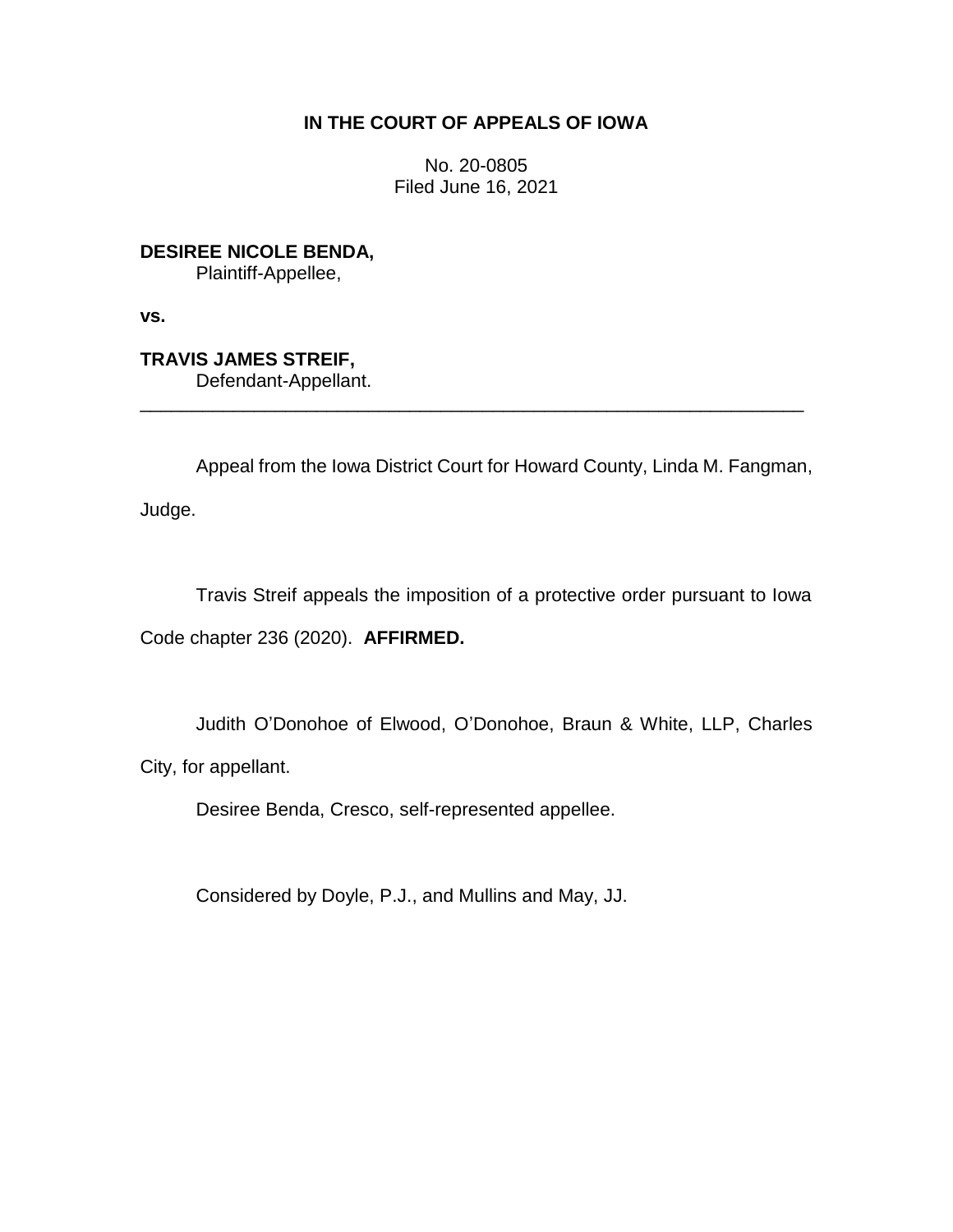**MULLINS, Judge.**

 $\overline{a}$ 

Travis Streif appeals the imposition of a protective order pursuant to Iowa Code chapter 236 (2020). Travis argues the district court erred in considering a prior chapter 236 action that was ultimately dismissed and in finding the allegations against him rose to the level of assault.<sup>1</sup>

### **I. Background Facts and Proceedings**

Travis and Desirée Benda share two children and were never married. The relationship has been tumultuous since the parties first began to live together in 2015. Travis was charged with simple misdemeanor domestic abuse assault in 2015, following an incident when he struck Desirée on the face with an open hand. A protective order was issued but was dismissed at Desirée's request four days later. Following the birth of the parties' first child, Travis was convicted of the 2015 domestic abuse charge and was sentenced to seven days in jail, with five days suspended. Travis petitioned for visitation with the parties' child, case ending 7022. In December, the parties entered into a temporary visitation agreement.

Desirée alleges that throughout 2016 and the spring of 2017, she was routinely afraid for the safety of her and the child during visitation. One incident in October became physical, and resulted in Desirée biting Travis's face. The parties periodically resumed a sexual relationship and Desirée became pregnant with a second child. The following year was similarly contentious. Travis sought continued court intervention to secure more visitation and Desirée made more claims that Travis's conduct placed her in fear of abuse at his hands. Desirée

 $1$  Travis acknowledges one incident in 2015 led to his conviction of simple misdemeanor domestic abuse assault, first offense.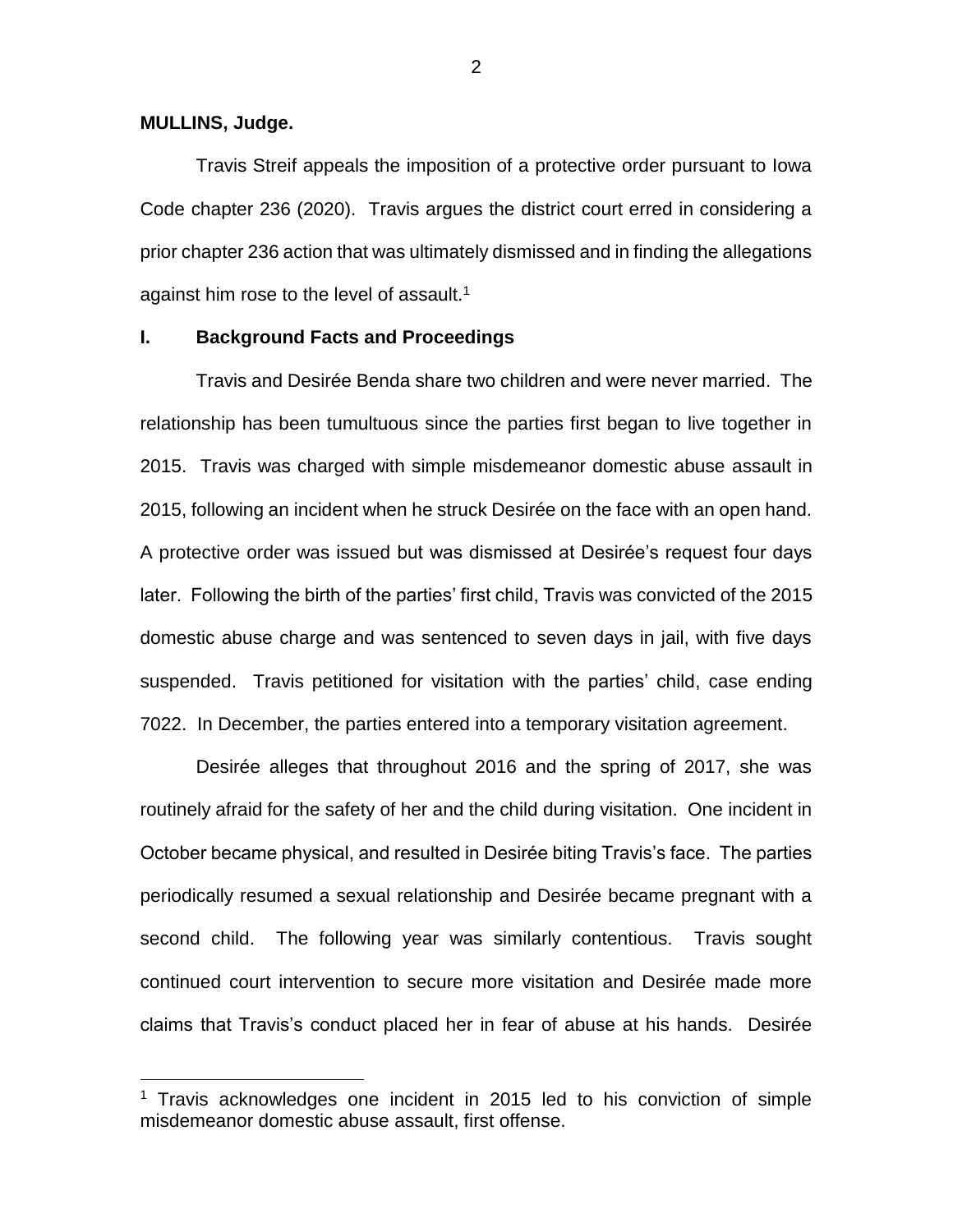sought intervention of the Iowa Department of Human Services (DHS) based on an allegation that Travis spanked the parties' child, resulting in bruising. DHS completed their investigation and the 2018 complaint was not confirmed. The parties' second child was born, and Travis was proved to be the father following court-ordered paternity testing.

In early 2019, Travis hit Desirée's car when he pulled into her driveway to retrieve the oldest child for visitation. No damage resulted, and Travis admitted to the accident in his testimony. In February, Desirée filed a petition for relief from domestic abuse pursuant to Iowa Code chapter 236 (2019). A protective order issued but was dismissed approximately six weeks later. In April, the parties agreed to mutual protective orders in a new chapter 236 (2020) case with minimal exceptions allowing the parties to exchange custody of the children. In May, Travis was arrested for violating a mutual protective order for speaking to Desirée while the couple exchanged custody. Desirée continued to report Travis to DHS for allegations of drug use and physical abuse. Following investigation, both reports were returned as not confirmed. An agreement was reached in the fall of 2019, allowing visitation to be supervised by third-party representatives of both Travis and Desirée.

Desirée filed another petition for relief from domestic abuse in April 2020, the case now before us on appeal. The parties appeared for hearing on the petition later that month. The district court granted the petition and entered a protective order. Travis filed a motion to amend pursuant to Iowa Rule of Civil Procedure 1.904(2), which was denied. Travis then filed a motion to clarify the protective order. The order was granted in the following respects: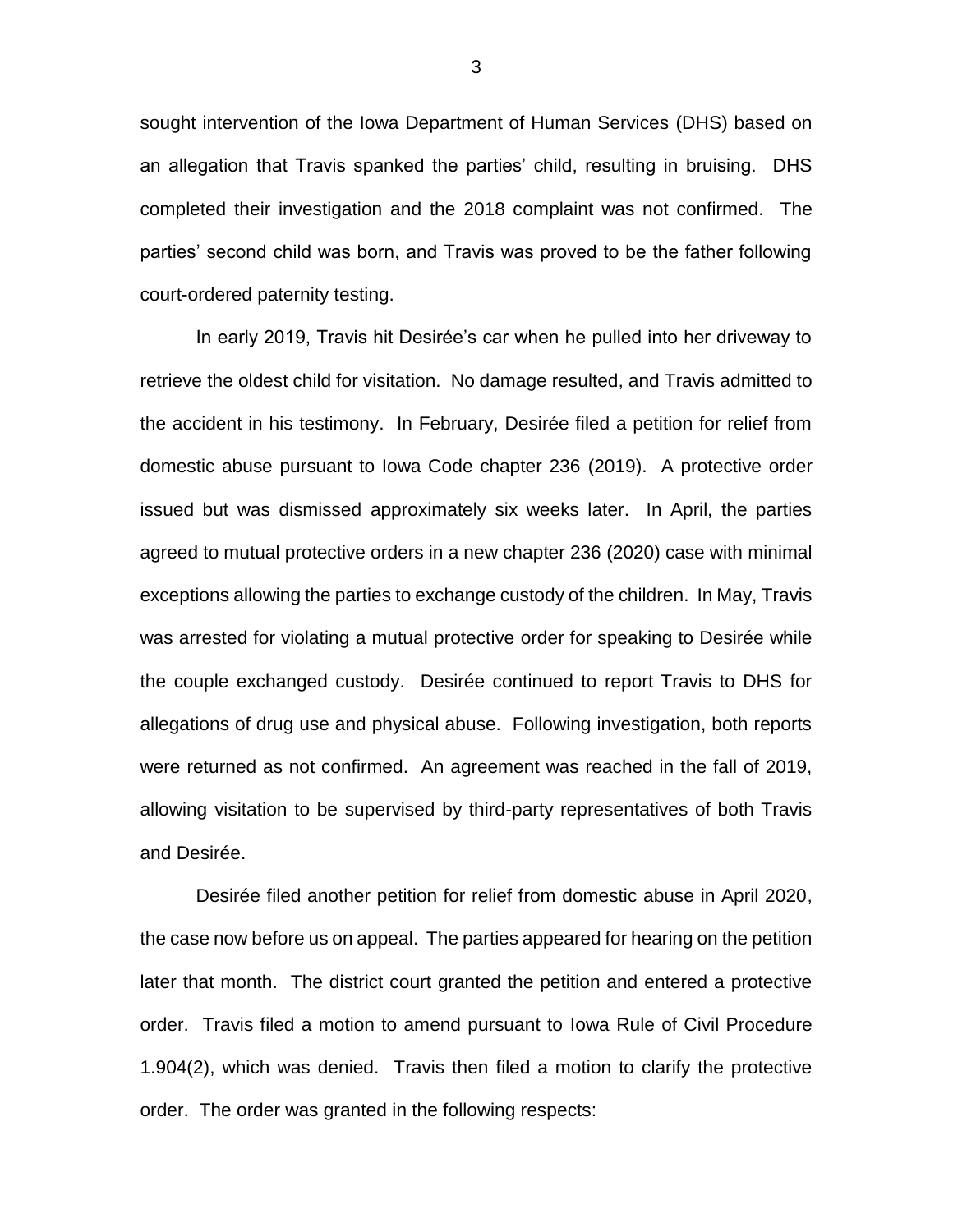a) [Travis] and [Desirée] may be present for exchanges of the children for visitation purposes but may not address one another.

b) The parties may communicate regarding matters involving the children in writing in the custodial notebook.

c) Other communications regarding the children may be made between [Travis's half-brother], and Desirée and/or her agent through email.

d) [Travis] shall provide a third party for the exchanges when they are to be picked up and [Desirée] shall provide a third party for the exchanges when they are to be dropped off to [her].

Desirée filed a motion to modify the order, objecting to the extent that Travis would be allowed "to be personally present at custodial exchanges." The court ordered that Travis was permitted to be present at the exchanges but "the actual exchange shall be by a third person as noted in the Order." Travis appeals.

## **II. Scope and Standard of Review**

Civil domestic-abuse cases are equitable in nature and are reviewed de novo. Iowa R. App. P. 6.907; *Wilker v. Wilker*, 630 N.W.2d 590, 594 (Iowa 2001). We consider the entire record anew but give weight to the trial court's determinations of fact and credibility. *Id.* "The plaintiff must prove the allegation of domestic violence by a preponderance of the evidence." Iowa Code § 236.4(1). "The quantity of evidence required of a party having the burden of proof in a civil action is 'no more than will outweigh the evidence of the other side.'" *Marcinowicz v. Flick*, No. 17-0039, 2017 WL 6039997, at \*2 (Iowa Ct. App. Dec. 6, 2017) (quoting *Hall v. Wright*, 156 N.W.2d 661, 667 (Iowa 1968)).

### **III. Analysis**

Travis argues the district court erred in considering a prior chapter 236 petition that was dismissed. He also argues the court erred in finding the alleged conduct amounted to an assault or demonstrated a current credible threat to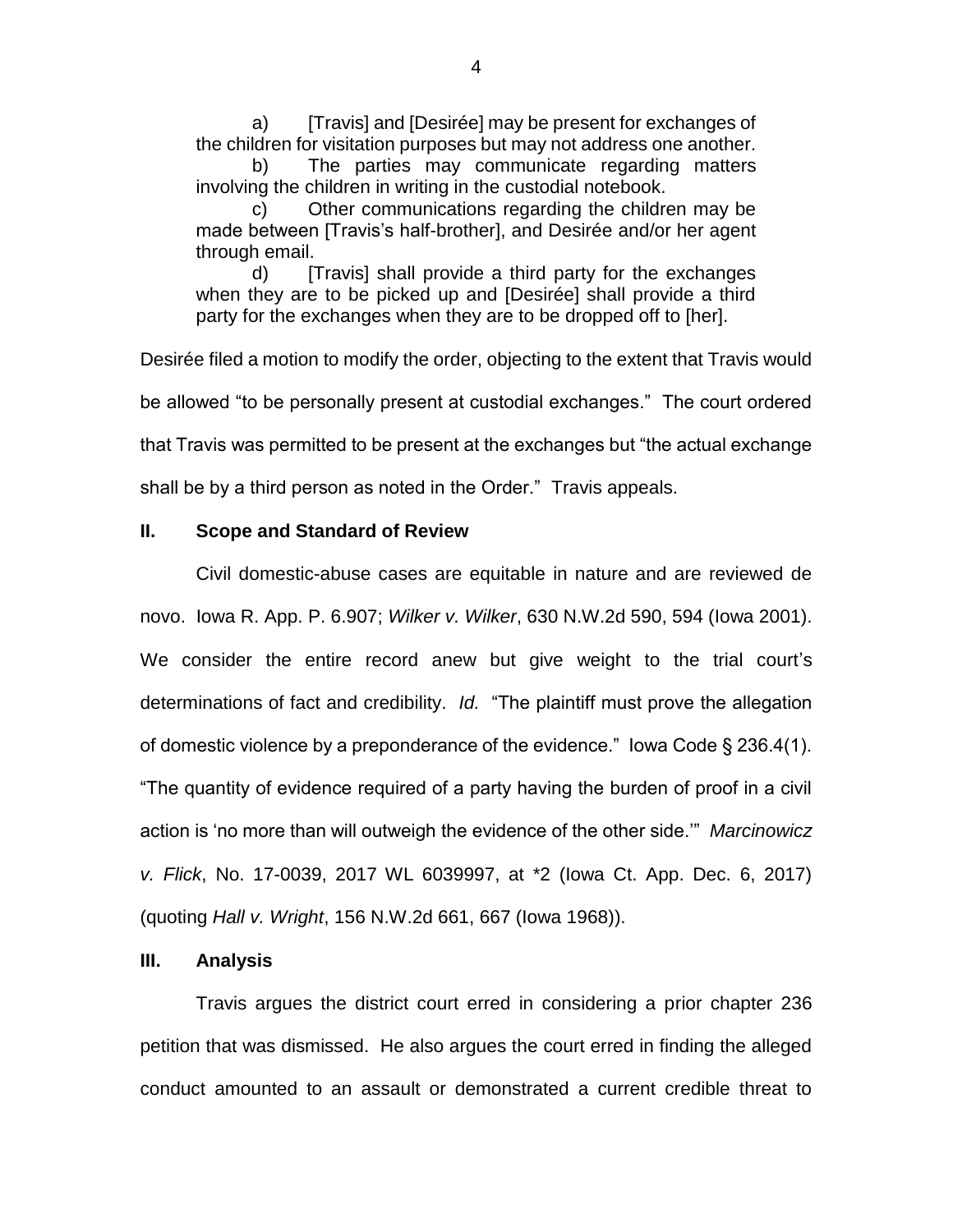Desirée's physical safety, particularly in light of the fact that the protective order in case ending 8890 already existed. Neither party disputes the applicability of chapter 236 based on their status as parents of the same child. *See* Iowa Code § 236.2(1)(c), (2).

#### A. Prior Chapter 236 Petition

Travis argues the district court erred in considering conduct described in a prior chapter 236 petition Desirée filed in February 2019. Travis insists that since prior protective orders were dropped and the couple continued to have contact, including a sexual relationship that resulted in two children, the district court should have ignored the prior petition. He also argues the conduct Desirée complained of is too remote in time to be considered in the present petition.

The petition filed in February 2019 alleged violations of a protective order that was then in force. But, that petition and resulting protective order were dismissed shortly thereafter. Travis insists that the district court considered the dismissed petition in error. On our review, the conduct described in the petition was corroborated by in camera testimony, including some admissions to the conduct from Travis. To the extent the district court made credibility determinations after receiving conflicting testimony, we defer to the district court's findings. *See Wilker*, 630 N.W.2d at 594.

Travis takes issue with the fact that the district court considered conduct that took place between 2015 and the present. He argues the conduct is too remote in time to show a credible present threat to Desirée. Travis supported his argument in briefing with a citation to this court's opinion in *Thompson v. Thompson*, No. 03-2052, 2004 WL 1396336, at \*3 (Iowa Ct. App. June 23, 2004).

5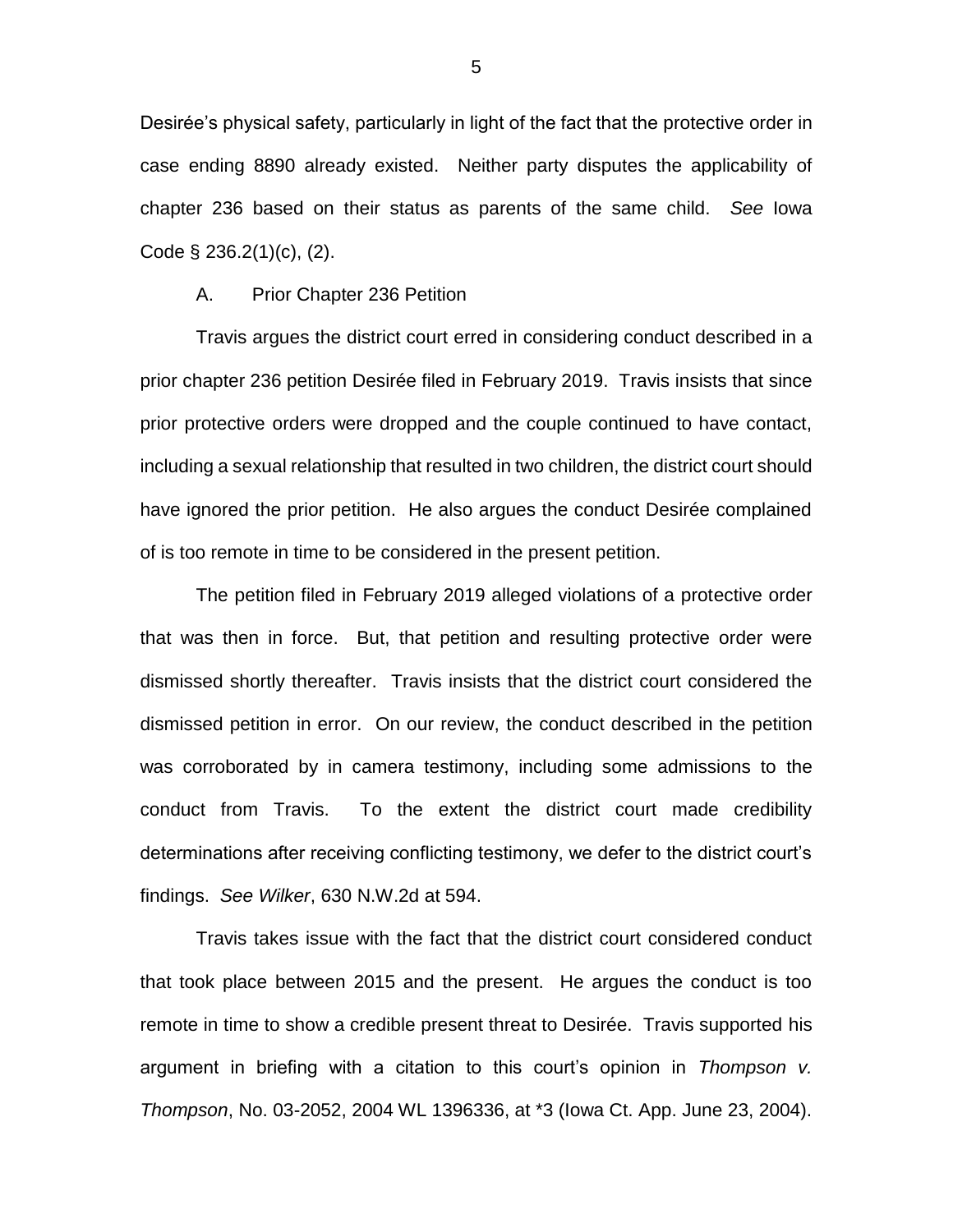The standard proposed by Travis is alleged to be applied as a credibility-finding standard. However, our review of *Thompson* reveals that the proposed standard has nothing to do with the timing of a complainant's statements pursuant to a chapter 236 petition, but is actually the standard applied in consideration of the excited utterance exception to the rule against hearsay. *See id.* We find our supreme court's statements on the lack of a specific timing requirement in chapter 236 controlling on this argument.

Iowa Code chapter 236 has no provision that requires a petition to be filed within a specific time after an alleged assault. It is true . . . that an elapse of time between an alleged assault and the filing of the petition may have a bearing on what specific relief a court might grant.

*Smith v. Smith*, 513 N.W.2d 728, 731 (Iowa 1994). Furthermore, "[b]ecause 'chapter 236 is protective rather than punitive in nature,' we employ 'a reasonable or liberal construction which will best effect its purpose.'" *Marcinowicz*, 2017 WL 6039997, at \*2 (quoting *Christenson v. Christenson*, 472 N.W.2d 279, 280 (Iowa 1991)). We find no error in the district court's consideration of the allegations as provided by Desirée, including prior petitions and conduct that occurred in the past, to decide whether the elements of an assault were satisfied.

B. Domestic Abuse Assault

Travis argues the district court erred in finding that any incident, other than the 2015 assault resulting in his conviction, amounted to an assault. Travis then argues that the district court also erred in finding any incident demonstrated a credible threat to Desirée's physical safety, particularly because the mutual protective orders in case ending 7022 were in effect.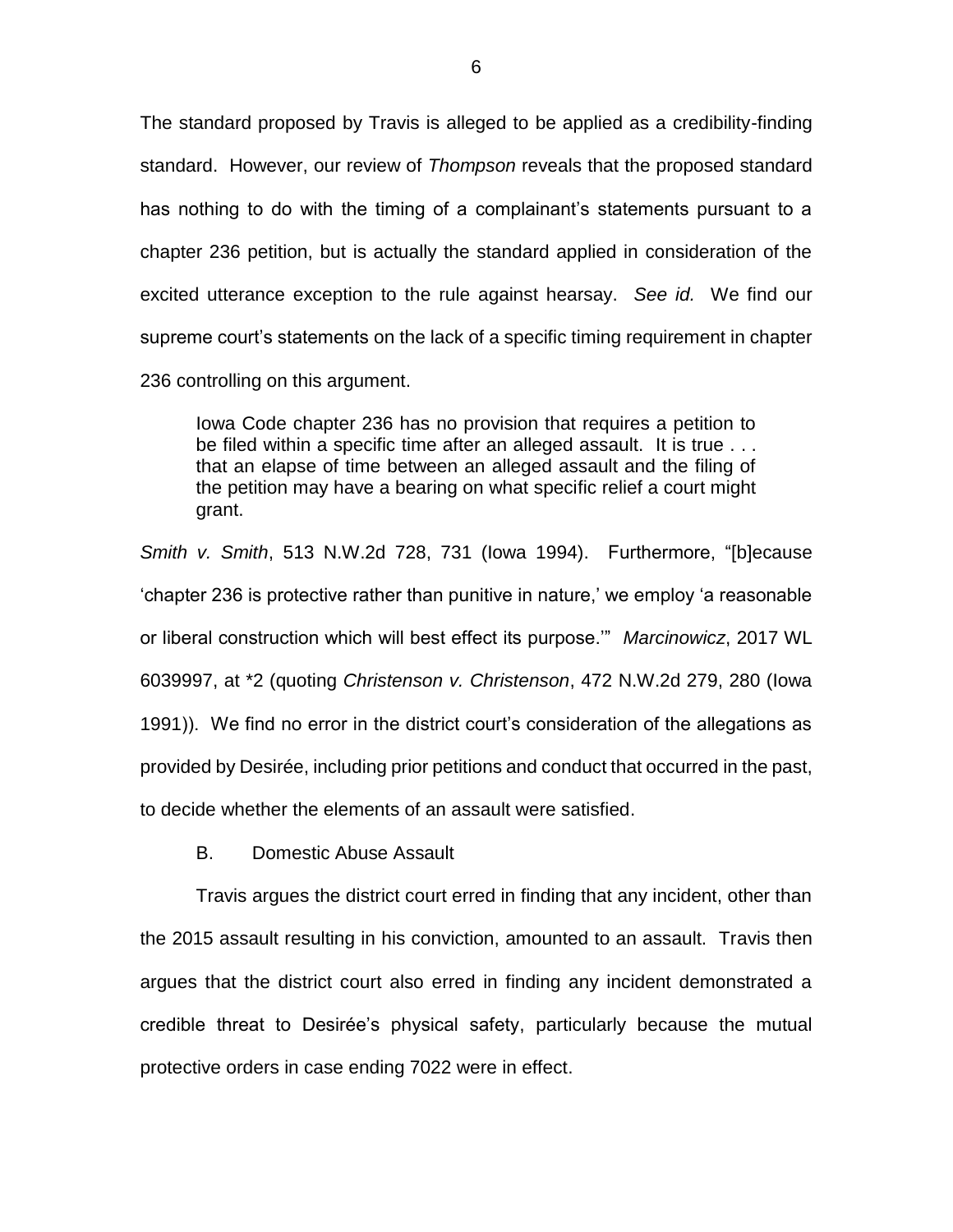In order to succeed on her petition, Desirée needed to prove that domestic

violence occurred by a preponderance of the evidence. *See Wilker*, 630 N.W.2d

at 596. An assault occurs when:

2. A person . . ., without justification, . . . does any of the following:

a. Any act which is intended to cause pain or injury to, or which is intended to result in physical contact which will be insulting or offensive to another, coupled with the apparent ability to execute the act.

b. Any act which is intended to place another in fear of immediate physical contact which will be painful, injurious, insulting, or offensive, coupled with the apparent ability to execute the act.

c. Intentionally points any firearm toward another, or displays in a threatening manner any dangerous weapon toward another.

Iowa Code § 708.1(2).

 $\overline{a}$ 

The district court acknowledged that Travis engaged in domestic abuse in 2015 and was convicted the following year. The district court then noted that the parties have an extensive history of conflict, resulting in several calls to law enforcement. The district court said that although the last incident of physical assault was in 2015, a high level of conflict continues to exist between the parties as was observed by the court during the hearing. The court specifically discussed an incident in January 2019 where Travis pulled into Desirée's driveway and hit her car<sup>2</sup> and another incident where Travis screamed and verbally threatened Desirée following a report of child abuse to DHS. Although Travis argues that the court ignored the fact that the parties were subject to mutual protective orders, our review of the hearing transcript reveals the court was well aware of that fact. The district court asked Desirée if she would prefer to proceed pursuant to the existing

 $2$  Travis argued the collision was an accident and resulted in no damage, but he did not contest its occurrence.